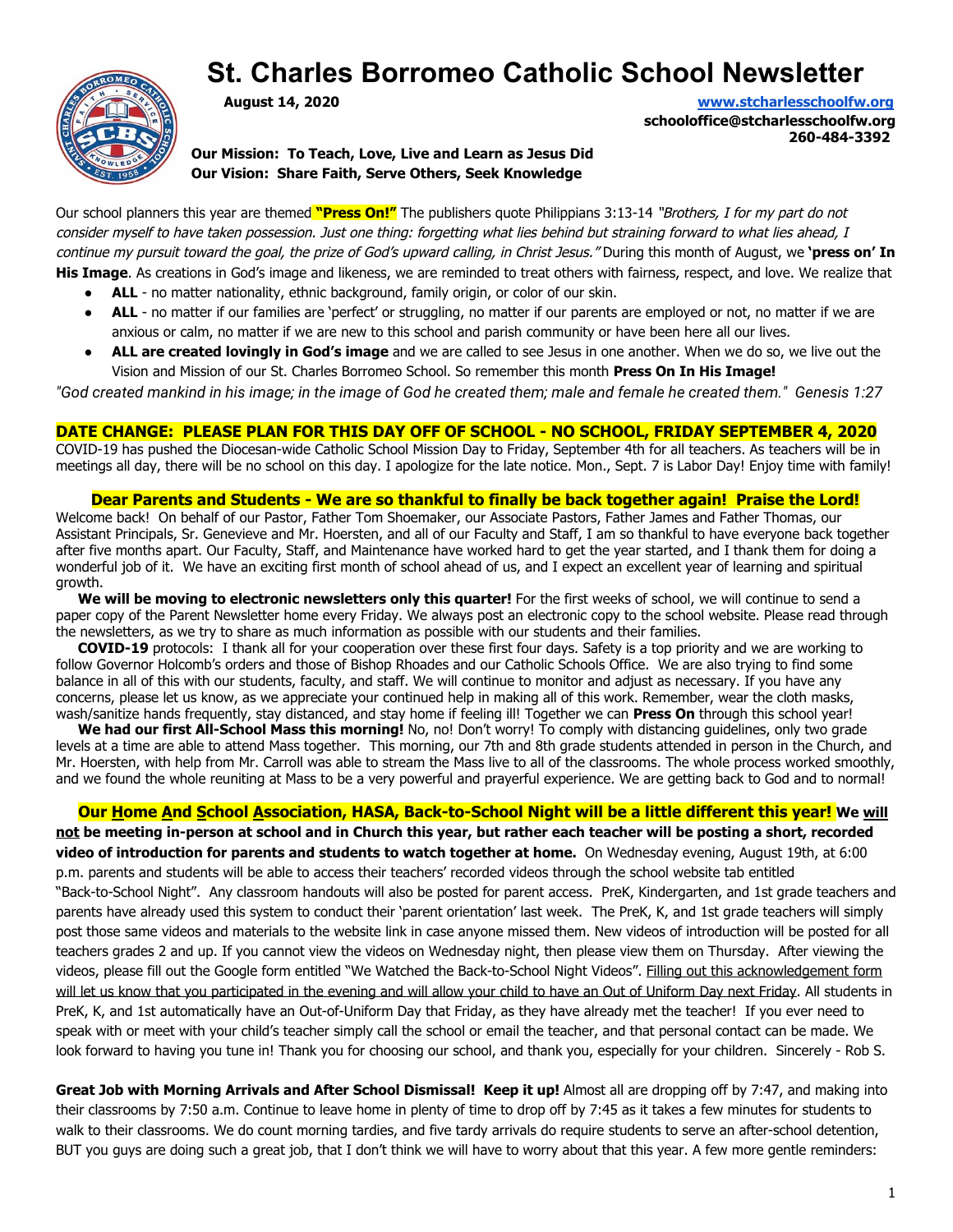- 1. Remember, no left turns when exiting the parking lot after morning drop off & afternoon dismissal. Doing so backs up traffic and creates some dangerous situations as people are gambling to pull out into heavy traffic.
- 2. Parents, at dismissal, please do not get in a hurry and pull out early. Saving two minutes or even 5 is not worth causing an accident, or even worse, unintentionally injuring a child. Follow the system in place, and if unsure ask a parent parked next to you for help. Also, please don't rush to pick up students at BD. They are older, can wait safely, and still will love you if late.
- 3. The cafeteria door #9 is open at 7:18 a.m. Teachers are in their classrooms at 7:20 a.m., which is earlier this year, to avoid gathering in the cafeteria (social distancing). Students may walk straight to their classrooms upon entrance.
- 4. I ask that students be prepared to get out of vehicles quickly when their turn comes to disembark. Parents, if students are having problems getting out of the car (upset, seat belt won't release, backpack problems, etc.) and the issue will take a while, please just pull into a parking spot so that you have the time you need and the line can keep flowing. We want to think like paratroopers and be unbuckled and ready to jump out when the car comes to a stop. Overall, great job so far! Thanks!

**We are working to go paperless!** To this end, we did not send a mailing this summer. Below you will find a combination of forms. Some may be completed online, and others need to be printed out, completed, and returned to school. We sent the following links out to families last week to fill out, but in case you were unable to do so, please complete all forms if you haven't already. Any forms you are filling out by hand may be emailed as an attachment, mailed, or dropped off to the school office:

**Emergency Cards** - Completed online this year! If you haven't already, complete the Google Form - [Emergency Card Online Form](https://docs.google.com/forms/d/e/1FAIpQLSdALyLLgNap4oN4lYU1OjP-ncTVnWpwCWf_UTercPDnEOVwCw/viewform)

**The Handbook & Picture Authorization Acknowledgement.** Completed online this year! If you haven't already, we ask that parents read the Parent Handbook online at www.stcharlesschoolfw.org, and then [sign and submit Acknowledgment Form](https://docs.google.com/forms/d/e/1FAIpQLSfInYhUniifGJsmVK7LhiaAEGrPH6pT7vtZAVT-8Tz5CmNGTg/viewform). Please note, the St. Charles Athletic and Child Care Handbooks have been incorporated into the Parent Handbook. Additionally, the Picture Authorization (On same page as handbooks form) is an authorization for use of student and parent pictures on websites, in yearbooks, and in all other school-related promotional materials.

**Application for free/reduced lunch and textbook assistance:** Even if you choose not to use our hot lunch service, you should still fill out a free/reduced form if any of the following three criteria apply. If you: 1) receive state or federal financial assistance 2) are a single parent, or; 3) are unemployed. You will find the form on the school website at [Summer Mailing Items](http://www.stcharlesschoolfw.org/summer-mailing-items.php) and look for Free/Reduced Lunch. You will need to print and fill out this form, sign in two places - lunch and textbook, and then once completed, the form can be scanned and emailed to schooloffice@stcharlesschoolfw.org, dropped off at school, or sent with your child.

**2020-2021 Volunteer Online SignUp:** We have moved to an online sign-up format for volunteering for events throughout the school year. These volunteer opportunities are open to parents and parishioners over the course of the school year. We seek and appreciate any volunteering you may be able to do. Please take a look! Go to the volunteer sign-up link at [St. Charles Volunteer Packet](https://docs.google.com/forms/d/e/1FAIpQLSdWILIzRykHenFl1AK4GREhnUwRnPI7iykmpEYsr1CJfBTOuw/viewform) [2020-21.](https://docs.google.com/forms/d/e/1FAIpQLSdWILIzRykHenFl1AK4GREhnUwRnPI7iykmpEYsr1CJfBTOuw/viewform) Contact the school office if you need a paper copy.

#### **Calendar Update**

- August 15 Feast of the Assumption of Mary, Holy Day (currently non-obligatory, Masses at 6:30 pm Friday, 8:15 am and 5:00 pm Saturday) 17 HASA Board meeting, via GoogleMeet invite, 7:00-7:45 pm 18 School Board meeting, 7:30 pm, rooms C/D
	- 20 Cub Scout Parent Informational Meeting, 6:30 pm, Shoaf Park see article below
	- 25 Beginning Orchestra Parent Meeting, 6:30 pm, Hession Center rms C and D
	- 28-29-30 Knights of Columbus sponsor Men's Tool and Toys garage sale

**BAND ORCHESTRA CHOIR HAND CHIMES** Students in grades 5-6-7-8 may sign up for band, choir, hand chimes, and orchestra. Please see the end of this newsletter for details and form. Grade 2-8 students may sign up for orchestra. Details about the beginning orchestra are at the end of this newsletter and a parent meeting is Tuesday, August 25.

## **A Note from the ART Teacher**

Hello! This year I am asking that every child bring a paint shirt from home to use for art class. This can be an old t-shirt that can fit over a student's school uniform. These will be kept in the homeroom and worn to art class when needed. If you have an extra shirt you would like to donate, please have your student bring it to the art room to give to me. Donated shirts will be washed before being handed out. I really appreciate your help with this, as I want to be able to still do "messy" projects safely. Thank you! -Mrs. Kelly Knox

**CUB SCOUTS** Come join Cub Scouts! There is an informational meeting for the parents of any boy, 1st through 5th grade, who is interested in joining Cub Scouts. The meeting will be at Shoaff Park, the pavilion next to the splash pad, 6:30pm, Thursday August 20th. Masks are required. If anyone is interested and can not that come that day or has questions, please call, text or email Jen Prado, Cub Master at 260-416-7411, jennaprado@yahoo.com.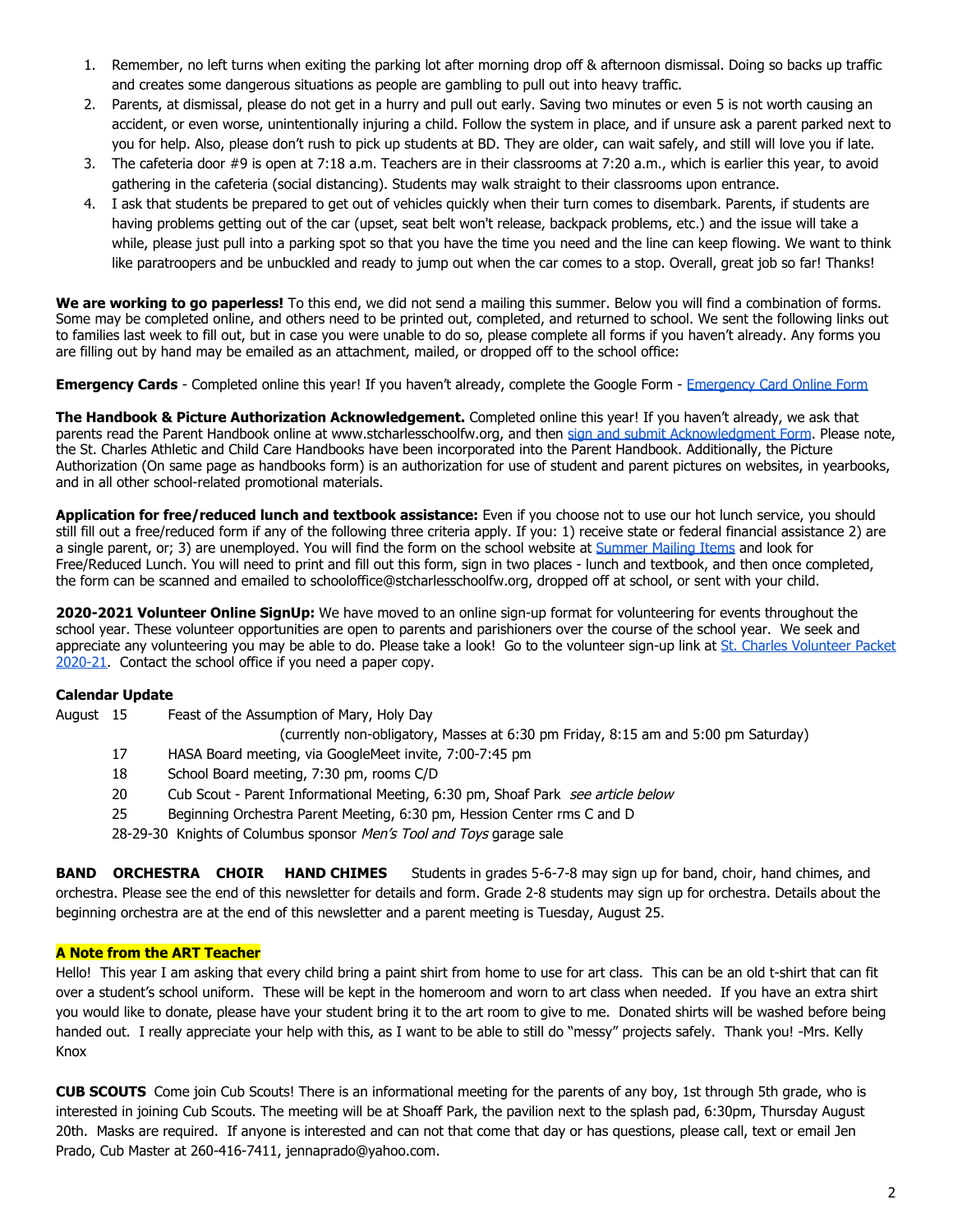#### **SCRIP NEWS**

Welcome Back! – The SCRIP program welcomes all our families back to this unconventional school year. We normally miss all of you during the summer; but since "in person" classrooms closed last March, it seems like an eternity since we have had communication with our school families.

The SCRIP office has been open since early April and our weekend and Friday morning sales resumed when St. Charles began its public Masses at the end of May. We are being extremely careful as we operate to guarantee your health safety as well as our own. We have an immense respect for this serious pandemic.

Just as we have always done in the past, we will be collecting *orders from students* on *Mondays and Fridays*, filling them and sending them home at dismissal. The time changed for the Friday morning sales in the Hession Center this week; meaning we are there for the 8 am – 9 am hour. If you send an order in with a student, please be sure to include your student's classroom information as well as a phone number in case we have any questions.

In addition to sending an order in with your student, one of the easiest and safest ways to place a SCRIP order is to call our office. You can ask that we send the order home with your student, and send payment in with your student on the next school day or you can also choose to pick-up and pay for the order at the Parish Office – they are open during the week from  $8:30 - 4:30$ . We are usually in the SCRIP office during the week from 8:30 am – noon. (On Fridays we are not there until after the sales in the Hession Center). Our number is 969-4027. If you are not able to reach us when you call, you are welcome to leave your order on our answering machine. Again, a viable phone number is appreciated.

Because of the decrease in sales that we have seen since this pandemic began, we have found it necessary to carry a smaller inventory. This means we might not always have the gift cards you are looking for on the day you place your order. Great Lakes and most of our local merchants are wonderful and we should be able to completely fill your order within a week. Please keep this in mind and try to plan ahead. We place our orders on Monday mornings. If you have an item that you need, please call the office by 9 am.

During this uncertain time, we know that many families have experienced financial difficulty. This means you are looking for ways to save every dime possible. SCRIP can be of help. While this is a parish fundraising program, each participant shares in the profit. You can appreciate a rebate from your grocery shopping, fueling needs, dining out, home improvement needs and so many other household expenses. We like to call SCRIP, "Free Money"!

As we move forward, we know that things are subject to change on a weekly or even daily basis. SCRIP was started many years ago to support our parish and school and has reached some incredible goals. It is our sincere hope to see this continue; but, we need your help and cooperation to do so. Please feel free to contact the office with questions. Be safe and continue to pray for an end to the COVID-19 pandemic.

#### **Knights of Columbus**

The St. Charles Knights of Columbus Council is sponsoring a **"Men's Tools and Toys"** garage sale from the Parish Office Garage next to the football field. The sale is Friday, August 28, 9:00 am - 3:00 pm, Saturday, August 29, 9:00 am - 3:00 pm, and Sunday, August 30, noon - 4:00 pm. They are in need of donations of new or used shop or lawn tools and sports/recreation equipment. Donations can be dropped off at the St. Charles Parish Office Garage on Saturday, August 22, and Sunday, August 23, from 1:00 - 5:00 pm.

#### **Lunch Times for the 2020-2021 School Year**

| Pre-K   | 10:35-10:58 recess follows |
|---------|----------------------------|
| Kdq     | 10:40-11:00 recess follows |
| Grade 1 | 11:10-11:30 recess follows |
| Grade 2 | 11:30-11:50 recess follows |
| Grade 3 | 10:50-11:10 recess follows |
| Grade 4 | 11:00-11:40 recess before  |
| Grade 5 | 11:20-11:40 recess before  |
| Grade 6 | 11:50-12:10 recess before  |
| Grade 7 | 11:57-12:17 recess before  |
| Grade 8 | 11:40-12:00 recess follows |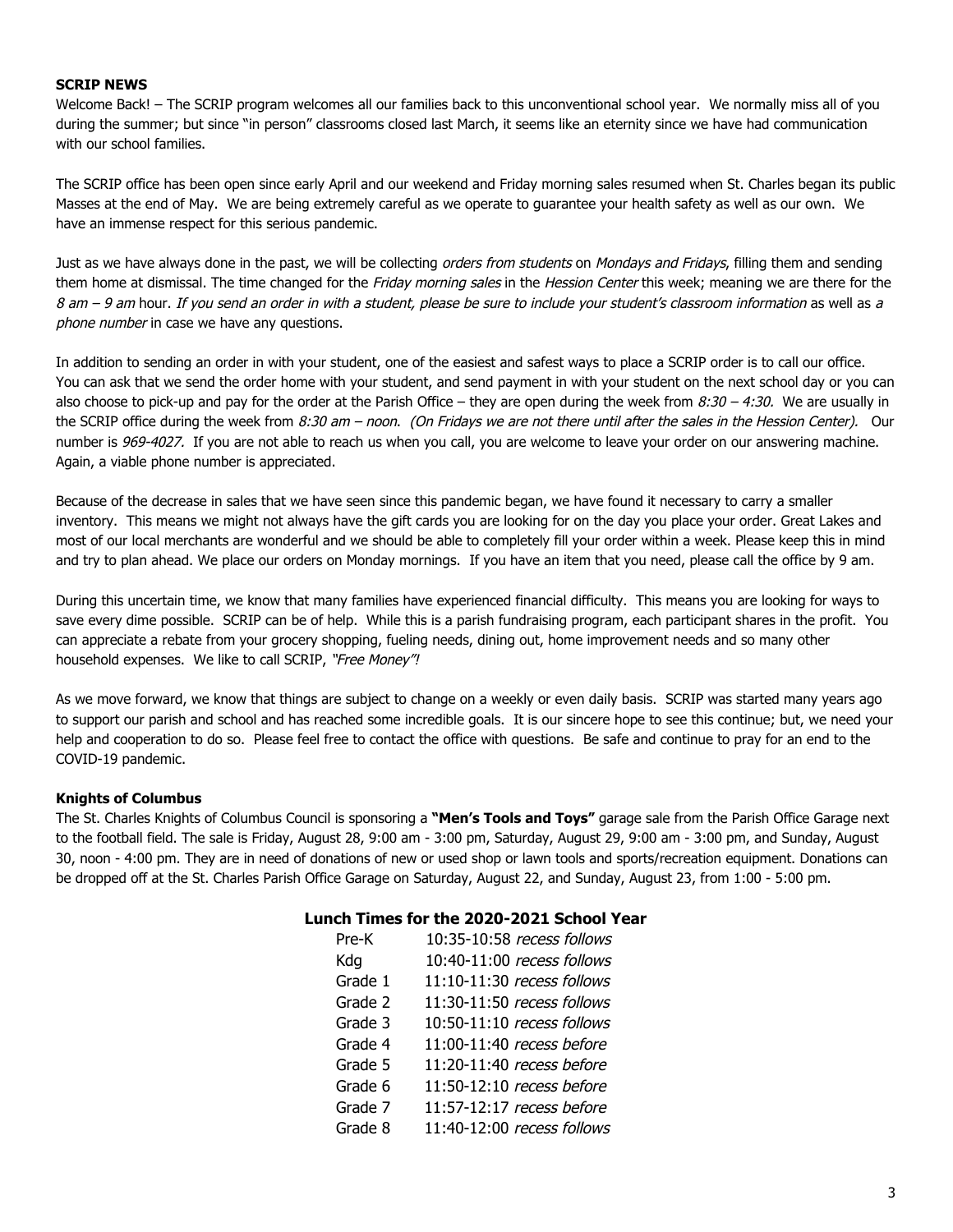# **August 2020 Cafeteria Lunch Menu**

| 17<br>Chicken Patty<br>Green Beans<br>Fries<br>Mixed Fruit<br>Milk                                         | 18<br>Cheese Omelet w/Salsa<br>Pancake w/Syrup<br>Hash Browns<br>Oranges<br>Milk                   | 19<br>Peanut Butter & Jelly<br>Sandwich<br>Sun Chips<br>Carrots & Dip<br>Raisins<br>Milk | 20<br>Cheeseburger<br>w/Lettuce, Pickle,<br>Tomato<br><b>Sweet Potato Fries</b><br>Peaches<br>Milk | 21<br><b>Bread Stick</b><br>w/Cheese<br><b>Broccoli</b><br>Go-Gurt<br>Applesauce<br>Milk |
|------------------------------------------------------------------------------------------------------------|----------------------------------------------------------------------------------------------------|------------------------------------------------------------------------------------------|----------------------------------------------------------------------------------------------------|------------------------------------------------------------------------------------------|
| 24<br>Hot Dog<br><b>Tater Tots</b><br>Raspberry Spinach Salad<br>Pineapple<br><b>Scooby Snacks</b><br>Milk | 25<br>Scoops w/Taco Meat,<br>Cheese, Lettuce, &<br><b>Black Beans</b><br>Corn<br>Grapes<br>Milk    | 26<br>Chicken Nuggets<br>Fries<br>Green Beans<br>Watermelon<br>Milk                      | 27<br>Pasta w/Meat Sauce<br>Salad w/Ranch<br><b>Garlic Cheese Toast</b><br>Pears<br>Milk           | 28<br>Cheese Pizza<br>Carrots & Dip<br>Pretzels<br>Go-Gurt<br><b>Banana</b><br>Milk      |
| 31<br>Pork Patty<br><b>Baked Beans</b><br><b>Tater Tots</b><br>Peaches<br>Milk                             | Sept. 1<br><b>French Toast Sticks</b><br>Sausage<br>Hash Browns<br>Dragon Juice<br>Oranges<br>Milk | Sept. 2<br>Ham & Turkey Sub<br>Sun Chips<br>Salad w/Ranch<br>Grapes<br>Milk              | Sept. 3<br>Bosco Sticks w/marinara<br><b>Broccoli</b><br>Go-Gurt<br>Applesauce<br>Milk             | Sept. 4<br>NO SCHOOL                                                                     |

**Lunch Prices 2020-2021**

Lunch/Milk \$2.90 Milk Only \$0.45 Extra Entrée \$1.50

# **ST. CHARLES BORROMEO CATHOLIC SCHOOL LUNCH ACCOUNTING FORM**

Parents can put money into the student's account through your MyPaymentPlus (formerly MyMealsPlus) online account at [www.mypaymentplus.com](https://www.mypaymentsplus.com/welcome) or by calling 1-877-237-0946 for a small fee. Or, you may send a check with the Lunch Accounting Form below to the school cafeteria. For example, if you have 3 children, send a check for \$90 payable to St. Charles Cafeteria and designate \$30 to each child's account. Each child who will eat hot lunch needs to have money in their meal account. It is recommended to have a minimum of \$14.00 in this account which will pay for five meals. If the student may want additional portions of the main entree, then it is recommended to have a minimum of \$6.00 in the account as well. if you have questions regarding this, you may call the school cafeteria at 969-4028 on school days 8:00-12:30 or the school office at 484-3392.

.........................................................(Cut here)..............................................................

| <b>Last Name</b>                                                                                     | <b>First Name</b> | Grade-Room | Lunch ID | Payment |
|------------------------------------------------------------------------------------------------------|-------------------|------------|----------|---------|
| Payments are used to pay for a Meal (regular price \$2.90), Extra Entree (\$1.50), and Milk (\$0.45) |                   |            |          |         |
| <b>Last Name</b>                                                                                     | <b>First Name</b> | Grade-Room | Lunch ID | Payment |
| Payments are used to pay for a Meal (regular price \$2.90), Extra Entree (\$1.50), and Milk (\$0.45) |                   |            |          |         |
| <b>Last Name</b>                                                                                     | <b>First Name</b> | Grade-Room | Lunch ID | Payment |
| Payments are used to pay for a Meal (regular price \$2.90), Extra Entree (\$1.50), and Milk (\$0.45) |                   |            |          |         |
| <b>Last Name</b>                                                                                     | <b>First Name</b> | Grade-Room | Lunch ID | Payment |
| Payments are used to pay for a Meal (regular price \$2.90), Extra Entree (\$1.50), and Milk (\$0.45) |                   |            |          |         |
| <b>Total Payment Enclosed</b>                                                                        |                   |            |          |         |

**"The USDA and the State of Indiana are equal opportunity providers and employers."**